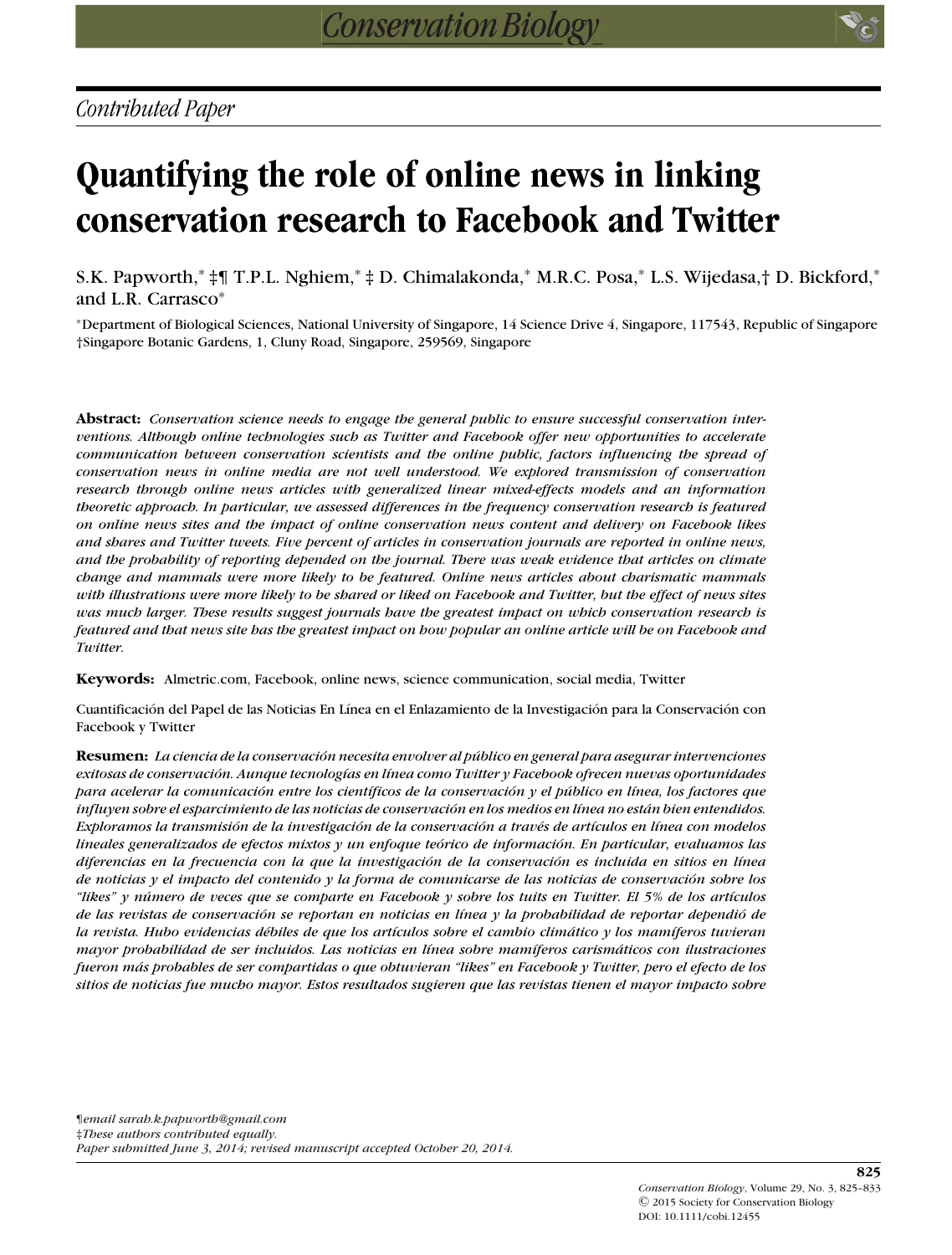*cual investigaci ´ on se incluye y que los sitios de noticias tienen el mayor impacto sobre cu ´ an popular ser ´ a un ´ art´ıculo en Facebook o Twitter.*

Palabras Clave: Almetric.com, ciencia de la comunicación, Facebook, medios sociales, noticias en línea, Twittter

# **Introduction**

The conservation process has been conceptualized as involving 3 main sectors of society—scientists, the public, and policy makers (Baron 2010). Although this conceptualization of interactions suggests one-way reactionary pathways, where information on specific issues moves from scientists, to the public, and then policy makers, the conservation process is far more complex and involves multiple interactions among diverse actors in these sectors (Phillis et al. 2013). Public awareness is often a crucial first step toward policy change and resolution of conservation issues because societal values determine whether initiatives and interventions gain support (Novacek 2008; Brown et al. 2010). Thus, scientists are encouraged to increase their communication with the public (e.g., Pace et al. 2010; Bickford et al. 2012). In addition to outreach and direct communication between scientists and the public, news media (e.g., print, broadcasts, and websites dedicated to current news) are a common venue for presentation of science topics to nonexperts (Brossard & Lewenstein 2010). News coverage of conservation issues is an important pathway to transfer information to large audiences because it can translate academic research and policy for general audiences (Smith et al. 2010; Verissimo et al. 2014). There is evidence that public engagement with the news positively influences civic participation (Livingstone & Markham 2008), and news media has played a role in promoting beneficial behaviors (Abroms & Maibach 2008).

The role of news media in public awareness and interpretation of societal issues is not straightforward (Berkowitz 1992). On one hand, coverage of environmental issues is considered a reflection of public interest (e.g., Phillis et al. 2013). Yet agenda-setting theory, which examines how the salience of everything from politicians to climate change can be transmitted from the press to the public (Berkowitz 1992; McCombs 2005; Anderson 2009), demonstrates the influence of news coverage in framing public perceptions (McCombs 2004; Uscinski 2009). Consequently, news articles may not be a good reflection of public interest. News coverage can also polarize and exacerbate existing environmental conflicts (Webb & Raffaelli 2008; Muter et al. 2013). News media should therefore be considered a fourth sector in the conservation process—one that does not passively transmit information between scientists, policy makers, and the public, but rather is an additional sector whose actors have their own motivations (Fig. 1). When these motivations align with those of conservation scientists,

news media offers opportunities to rapidly disseminate research to potentially large audiences. Sectors within the conservation process represent (to some extent) tools and actors. Whereas scientific or news media tools (e.g., primary research and news articles, respectively) remain within their sector, individual actors can transcend sectors and fulfil various roles. The distinctions between sectors in the conservation process are further complicated because individual actors may play dual roles and represent different sectors in different contexts.

Lack of public engagement with the conservation process is predominantly ascribed to insufficient communication efforts by scientists and policy makers, yet information transfer alone does not necessarily increase engagement, and knowledge of specific issues does not necessarily correlate with proconservation behavior (e.g., Lo et al. 2012). In traditional information deficit and contextual models of science communication, information transfer from scientists to the public (Brossard & Lewenstein 2010) is usually assumed to lead to better public support (Bubela et al. 2009; Irwin 2009). Newer science communication models, such as the lay expertise and public engagement models, emphasize interactions between scientific and public actors and aim to engage, rather than inform, the public (Brossard & Lewenstein 2010). The internet creates provides communication methods that complement and parallel traditional print and broadcast news (Brossard & Scheufele 2013). Internet technologies that emphasize networking and interactivity have transformed how information is distributed and consumed by the public. Although limited to the computer literate, the internet and new media (i.e., media that requires a computer for distribution and exhibition [Manovich 2001]) have the potential to reach geographically and temporally wider audiences than traditional channels and allow greater reader participation (Gerhards & Schäfer 2010). Long-established news institutions now disseminate content through websites, and many digital only news producers have emerged as more people acquire news over the internet. Online news articles (written reports viewed on the internet) that can be commented on and linked to through various social media and blogging platforms can be used to increase public engagement (Brossard & Scheufele 2013) and thus better align with contemporary understanding of the conservation process.

We investigated 2 aspects of communication pathways between scientists, news media, and the online public through online news. We assessed differences between scientific journals in the frequency that research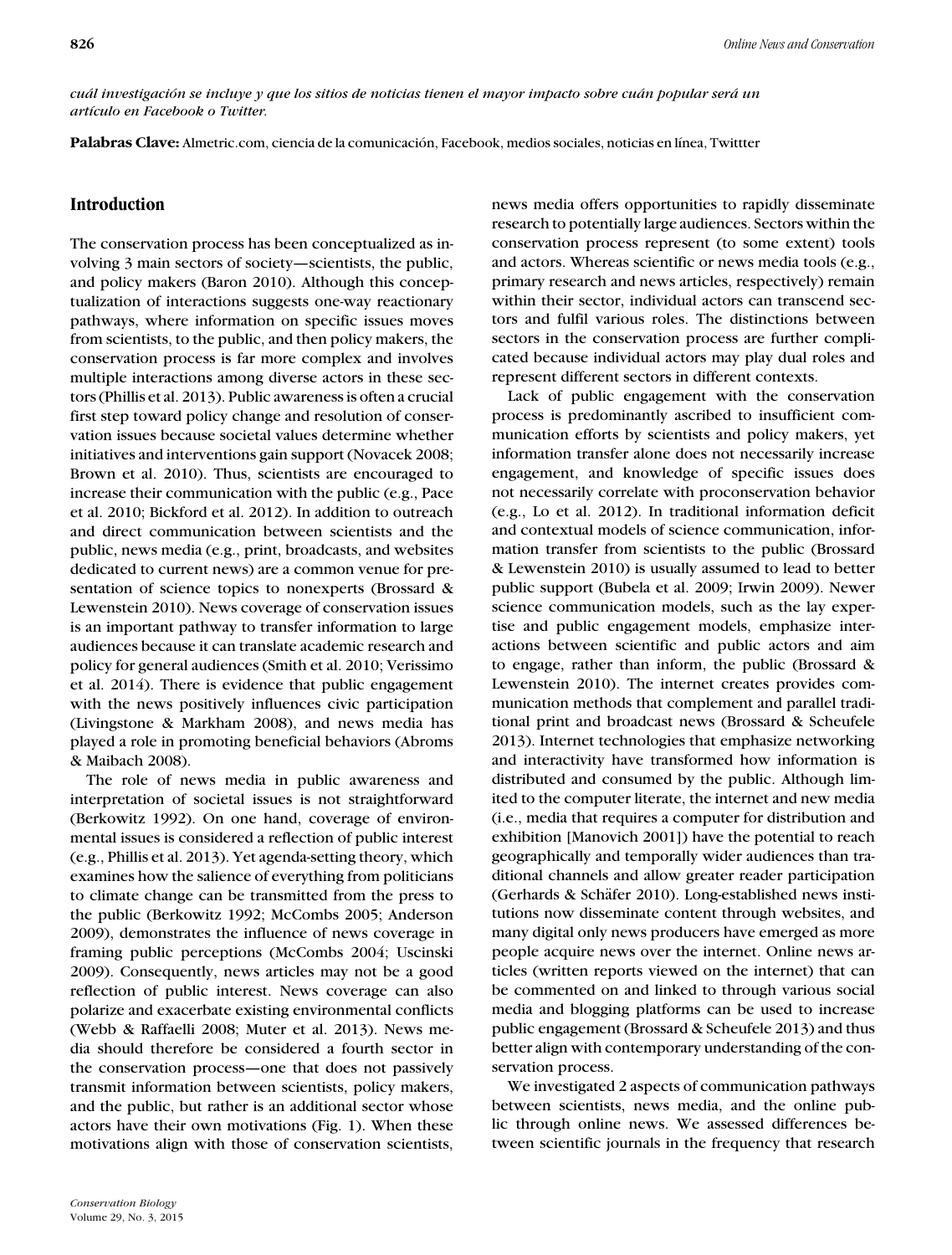

*Figure 1. The conservation process conceptualized as reactionary pathways that include news media as a fourth sector (dashed lines, pathways suggested by Phillis et al. [2013]; black lines, pathways assessed here; gray, other possible pathways).*

articles are featured in online news sites and investigated research article characteristics associated with increased news coverage. We focused on the link between online news articles and public interest on social networking sites by assessing the impact of content and delivery on Facebook likes and shares and Twitter tweets about online conservation news articles. We sought to explore potential links between scientists and the public through news media and to inform scientists of the potential of online news to communicate with and engage the public.

## **Methods**

#### **Coverage of Academic Articles Online**

We estimated the proportion of conservation research articles covered by online news sites (websites dedicated to providing news, whether or not these sites are associated with offline news media such as a newspaper) with Altmetric.com (http://www.altmetric.com/), a measure that complements conventional impact factors of scholarly publications. Altmetric.com uses the digital object identifier number of an academic article to quantify its appearance in online sources, including news sites, social media, microblogs, and academic services such as Mendeley (Robinson-García et al. 2014). We sampled research articles published from 2011 to 2013 in the 8 journals with the highest impact factor in the biodiversity conservation category on Web of Science: *Global Change Biology, Diversity and Distributions, Ecography, Conservation Letters, Conservation Biology, Biological Conservation, Animal Conservation*, and *Biological Invasions*. We sampled open-access journals that publish research on conservation: *Conservation and Society*, *Ecology and Society*, *Environmental Research Letters*,

*PLOS ONE*, and *Ecology and Evolution*. We also selected conservation articles in the highest impact multidisciplinary journals: *Science* and *Nature*.

Articles were chosen by generating 50 random numbers between 1 and the total number of research articles published by the journal in each year. We used these numbers to select the *n*th research article published in the journal in that year. We sampled all articles if a journal published fewer than 50 conservation research articles in a year. For interdisciplinary journals (*Science*, *Nature*, *PLOS ONE*, *Global Change Biology*, *Diversity and Distributions*, *Ecography*, *Ecology and Evolution*, and *Environmental Research Letters*), we restricted articles to those that included *conservation* and *ecolog*∗, *endangered*, *marine*, *biodivers*∗,*management*, *climat*∗, *threatened*, *invasive*, or *ecosystem services* in either the title or abstract. These search terms excluded most articles on energy, soil, or gene conservation, but when the abstract indicated these topics were the subject, articles  $(total = 61)$  were excluded from the final data set. Most of the 1519 articles in the final data set were not covered by online news sites. To assess whether this was due to subject, we used article abstracts to determine whether an article presented data on mammals, birds, plants, or aquatic habitats; was a local (1 country), regional (continent or group of countries), or global study; or focused on climate change; or human activities (e.g., economics of conservation, resource extraction, human–wildlife conflicts, management tools).

We used generalized linear mixed-effects models to assess the effect of article content on the frequency with which articles were covered by online news sites; journal was a random effect. We used package lme4 in the R environment (R Development Core Team 2014) to quantify the relative importance of each variable and obtain averaged parameter estimates with model averaging and Akaike's information criterion (AIC), where AICc denotes a correction for finite sample sizes. Following an information theoretic approach (Burnham & Anderson 2002),  $\triangle$ AICc for each model was derived by subtracting the AICc of the best model from the AICc of all other models. All models with  $\Delta AICc < 4$  were considered because models with  $\Delta AICc > 4$  have considerably less support (Burnham & Anderson 2002). Model averaging uses relative AICc weights of all models to calculate the relative importance of each variable. Variable weights vary from 1.00 to 0.00. When a variable weight is 1.00, it is included in all the models in the model set (i.e., those models with  $\Delta AICc < 4$ ). When variable weight is 0.00, it is included in none of these models. We checked for potential problems of multicollinearity with generalized variance inflation factors, but all were <4 (Zuur et al. 2009). To assess the relative contribution of fixed and random effects in explaining variance, we calculated marginal and conditional  $R^2$  for the model with the highest AICc weight with Nakagawa and Schielzeth's (2013)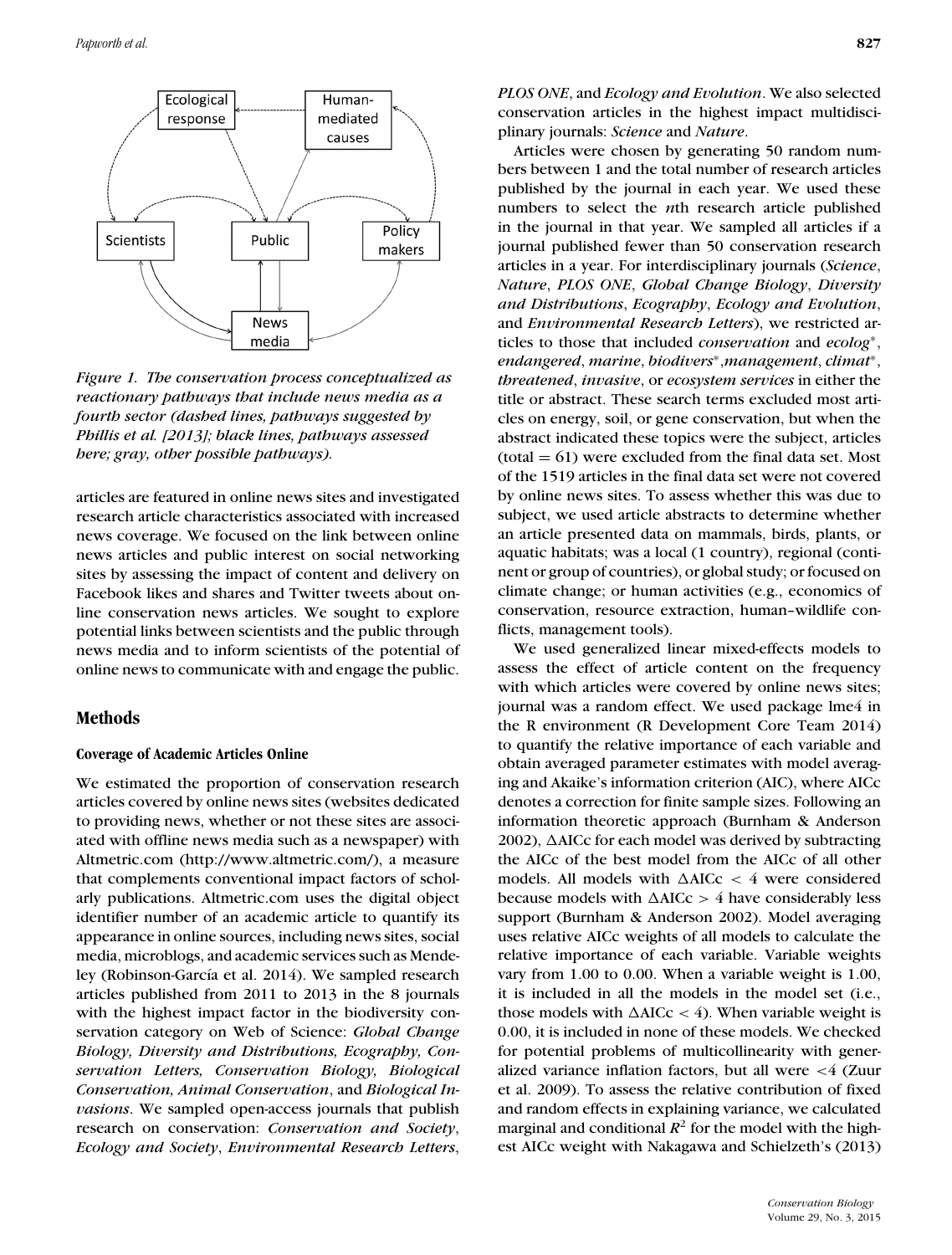method. Marginal  $R^2$  describes variance explained by fixed effects, whereas conditional  $R^2$  yields the variance explained by both fixed and random effects.

#### **Factors Affecting Social Media Popularity**

User activities on the 2 most popular English-language social media providers—Facebook and Twitter—were used to assess the influence of conservation news content and delivery on reader interest. In April 2014, we recorded the cumulative number of Facebook likes and shares and Twitter tweets for 517 conservation news articles published between June and November 2013 on the websites of Mongabay, National Geographic (animal news section), *The Scientist* (with a conservation tag), and *The Guardian* (conservation section). We also searched for these articles on the Facebook page and Twitter accounts of the news site because not all metrics (tweets, likes, shares) were available on the uniform resource locator of the article. For example, Mongabay does not show number of Facebook shares. We excluded interviews of individuals and articles that displayed wildlife pictures or videos without informative text. Although we were unable to obtain information on all 3 metrics for all 517 articles, we collected Facebook shares, Facebook likes, and Twitter tweets for 407, 401, and 494 articles, respectively. We excluded *The New York Times*, *Washington Post*, *USA Today*, and BBC news sites because they either do not report conservation news or do not report social media popularity statistics (number of Facebook shares and likes or Twitter tweets) for news articles. Preliminary analysis suggested the number of shares, likes, and tweets increased sharply in the first week after online publication and cumulated shares, likes and tweets plateaued within 30 days. We therefore assumed that the number of tweets and likes for these 517 news articles had plateaued when data were collected more than 30 days after article appearance.

For each news article we recorded characteristics of content and delivery. For news article content, we determined whether the article discussed charismatic species (i.e., popular species symbolic of conservation initiatives). All mammals discussed in the sampled news that were categorized as vulnerable, endangered or critically endangered by the International Union for Conservation of Nature (IUCN 2014) were included. Species were mostly bears, cats, and primates, but elephants, giant pandas (*Ailuropoda melanoleuca*), rhinoceroses, whales, dolphins, wolves, and koalas were also included. Whales, dolphins, and wolves were not identified to the species level in the articles and thus had no IUCN classification. Koalas are least concern or near threatened, but we included them because they are attractive and thought of as charismatic (e.g., Tisdell & Nantha 2007). We did not consider plants and other animal groups (e.g., insects, reptiles, amphibians, birds) as charismatic species. However, we did include sharks and sea turtles because

these groups are the focus of substantial public interest and are regarded as charismatic species (Bowen-Jones & Entwistle 2002; Campbell & Smith 2006).

We determined whether news articles discussed disputes that involved legal measures, such as lawsuits, legal proceedings against perpetrators of crimes against wildlife, and unresolved conflicts between a local community and a company over access to natural resources that escalates to a lawsuit.

We also determined whether the news article conveyed a positive or happy mood (e.g., species discovery or rediscovery, population recovery, effective conservation results) or a negative or sad mood (e.g., species extinction, habitat degradation, policies that negatively affect conservation, illegal logging). News that was considered neither positive nor negative mood was classified as neutral. Finally, we determined whether a news article contained local (one country), regional (continent or group of countries), or global news (levels of geographic scope were compared to laboratory or modeling based studies which had no geographic dimension) and whether it discussed a paper published in a scientific journal.

We hypothesized that news featuring charismatic animals, legal interventions in conflicts, positive news, and news with a broader geographic scope are more popular (more likes, shares, and tweets) than negative news. We hypothesized that news articles based on academic papers are more popular than articles not based on academic papers. We realize, however, that articles based on academic papers may be considered more technical by readers and thus be less popular. To investigate the impact of delivery, we recorded total number of words, number of words in the title, and number of illustrations. We hypothesized that shorter articles with briefer titles are more popular with readers, as are articles with more illustrations.

We used the same model building, checking, and selection process as detailed in the previous section; news site and time of publication (by month) were random effects. Text length was log transformed to normalize its distribution. Separate analyses were conducted for the number of Facebook likes, Facebook shares, and tweets due to the different audiences of the 2 social media and connotations of liking versus tweeting or sharing. For example, Facebook users may be less willing to like negative news stories due to the positive emotional feeling suggested by the word like, an emotional context that is not present when tweeting or sharing.

# **Results**

#### **Online Coverage of Academic Articles**

Of journal articles sampled, 7% were featured on online news sites. The proportion of research articles covered by the news media varied per journal. *Nature* and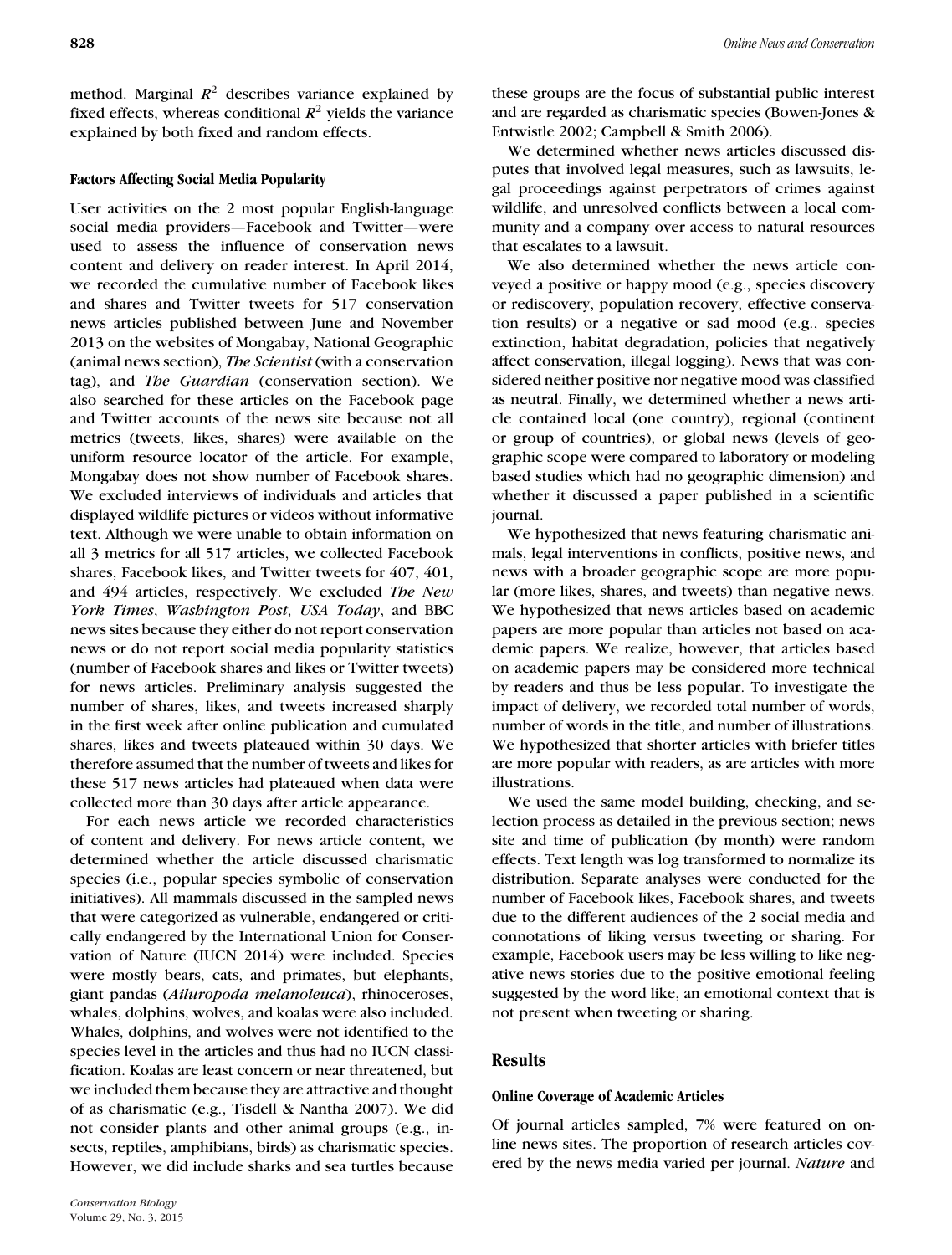| Access <sup>*</sup> and journal       | Conservation articles reported by online media $(\%)$ |        |
|---------------------------------------|-------------------------------------------------------|--------|
| Closed access                         |                                                       |        |
| <b>Nature</b>                         | 61.5                                                  | 38.159 |
| <i>Science</i>                        | 80.0                                                  | 33.587 |
| Global Change Biology                 | 17.3                                                  | 7.819  |
| Ecography                             | 1.3                                                   | 5.791  |
| Diversity and Distributions           | 2.7                                                   | 5.743  |
| <b>Conservation Biology</b>           | 8.1                                                   | 5.462  |
| <b>Conservation Letters</b>           | 11.8                                                  | 4.717  |
| <b>Biological Conservation</b>        | 7.4                                                   | 4.241  |
| <b>Animal Conservation</b>            | 5.3                                                   | 3.221  |
| <b>Biological Invasions</b>           | 2.0                                                   | 3.027  |
| Open access                           |                                                       |        |
| <b>Environmental Research Letters</b> | 23.1                                                  | 4.280  |
| <b>PLOS ONE</b>                       | 11.3                                                  | 4.244  |
| <b>Ecology and Society</b>            | 0.0                                                   | 3.680  |
| <b>Ecology and Evolution</b>          | 1.4                                                   | 1.658  |
| Conservation and Society              | 1.1                                                   | NA     |

**Table 1. Percentage of conservation articles published in 2013 in multidisciplinary journals and conservation journals reported on by online news site.**

∗*Closed access means articles can be accessed only through institutional or personal subscription. Open access means articles are freely available to all.*

*Science* had higher proportions of coverage (80% and 62%, respectively & Table 1). Articles that featured climate change or mammals were more frequently covered (variable importance  $= 1.0$ ), and the model with the highest AICc weight included all variables except the presence or absence of plants as an explanatory variable (weight  $= 0.12$ ; Supporting Information). However, most of the variance in this best model was explained by the random effects (i.e., journal strongly affected the probability that the article would be picked up by the news media) (Table 2 & marginal  $R^2$  < 0.01, conditional  $R^2 = 0.39$ ). Variable importance for articles focused on humans, birds, aquatic habitats, and plants species were 0.89, 0.47, 0.60, and 0.30, respectively. Relative variable importance for geographic scope was 0.65.

#### **Factors Affecting Social Media Popularity**

The article with the most Facebook likes was in *National Geographic* (36,000) and was based on a paper published in *Molecular Ecology* (Mendez et al. 2013) announcing the discovery of a new dolphin species in northern Australia. The most shared (13,459) and tweeted (1,766) news article was in *The Guardian* and discussed the cruelty in which common palm civets (*Paraxorus hermaphroditus*) are kept to produce civet cat coffee and launched a social media campaign to ban its sale worldwide (Wild 2013).

The model with the highest AICc weight for Facebook likes included number of illustrations, mood, and news on charismatic mammals. The weight for this model was very low (0.08; Supporting Information), but both number of illustrations and news on charismatic mammals **Table 2. Results of generalized linear mixed-effects models of the relationships between conservation journal articles featured by online news sites (number of media sources featuring the article) and the characteristics of the article.**

| Parameter                     | Value (SE) <sup>a</sup> |  |
|-------------------------------|-------------------------|--|
| Fixed effect, article topic   |                         |  |
| climate change                | 1.37(0.36)              |  |
| aquatic habitats              | 0.44(0.26)              |  |
| human focused                 | 0.68(0.30)              |  |
| bird species                  | 0.45(0.32)              |  |
| mammal species                | 0.86(0.27)              |  |
| plant species                 | $-0.22(0.32)$           |  |
| geographic scope <sup>b</sup> |                         |  |
| national                      | $-0.29(0.48)$           |  |
| regional                      | 0.58(0.53)              |  |
| global                        | 0.11(0.53)              |  |
| Random effect, journal        |                         |  |
|                               | 2.84(1.68)              |  |
| $R^2$ c                       |                         |  |
| marginal                      | ${<}0.01$               |  |
| conditional                   | 0.39                    |  |

*aFixed effects parameter estimates are based on model averaged parameters of all models where*  $\Delta AICc < 4$ .

<sup>}</sup> Levels of geographic scope were compared with laboratory or mod*eling based studies which had no geographic dimension.*

*cR2 values and variance and standard error are taken from the most parsimonious model which included only whether the article was about climate change as a fixed effect.*

had relative variable weights of 1.00 because they were included in all models where  $\Delta AICc < 4$  (Supporting Information). The model with highest AICc weight for Facebook shares included only number of illustrations and news on charismatic mammals. The weight for this model was relatively low (0.13; Supporting Information), but both number of illustrations and news on charismatic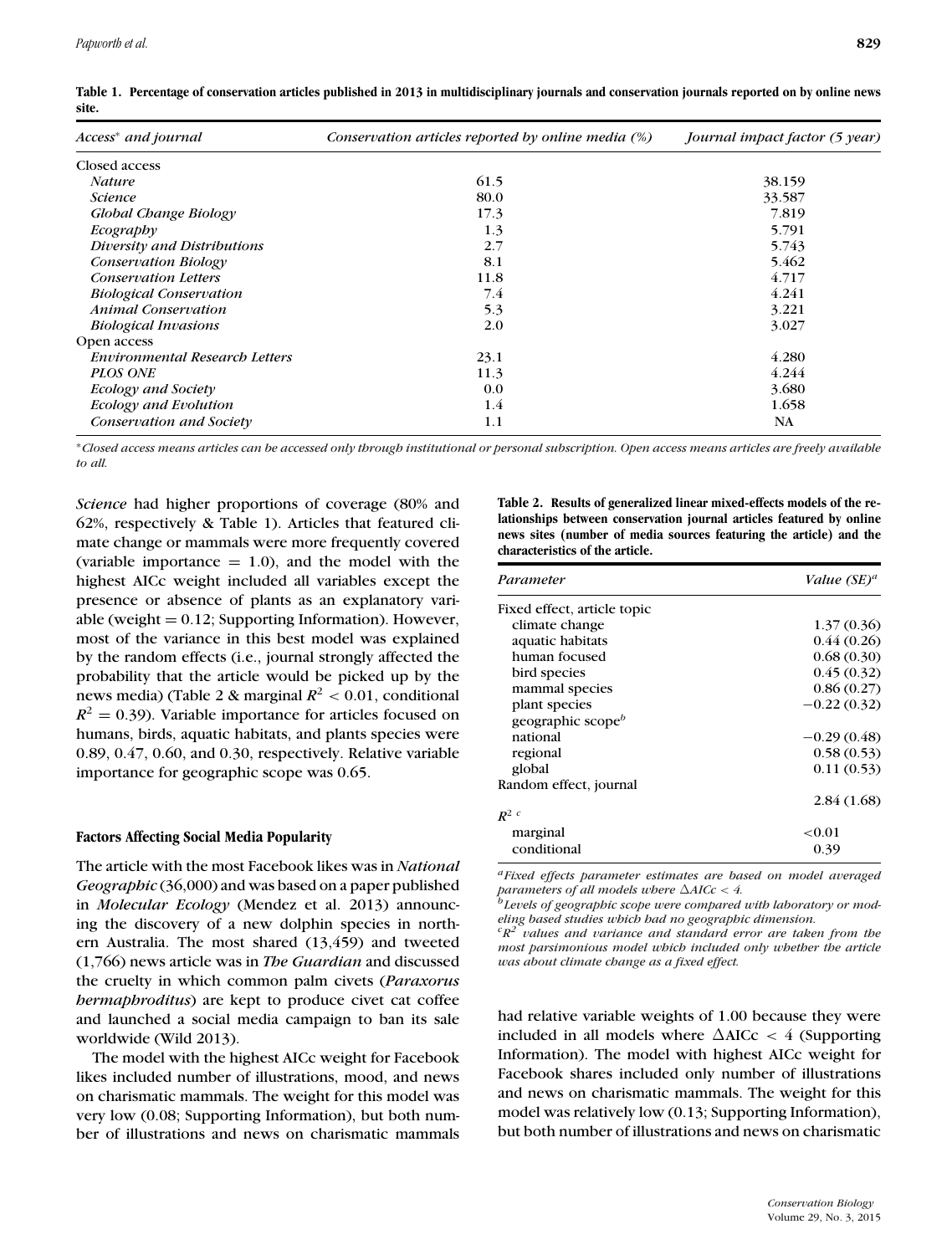| Variable                                | <b>Facebook likes</b> | Facebook shares | Twitter tweets |
|-----------------------------------------|-----------------------|-----------------|----------------|
|                                         | $(n = 401)$           | $(n = 407)$     | $(n = 494)$    |
| <b>Fixed effects</b>                    |                       |                 |                |
| charismatic mammals                     | 1.09(0.19)            | 0.53(0.16)      | 0.33(0.09)     |
| disputes involving legal measures       | 0.23(0.25)            | 0.24(0.20)      | $-0.05(0.12)$  |
| negative news <sup>b</sup>              | $-0.22(0.19)$         | $-0.21(0.17)$   | 0.13(0.10)     |
| positive news                           | 0.26(0.17)            | 0.17(0.16)      | 0.11(0.09)     |
| regional news <sup><math>c</math></sup> | 0.16(0.17)            | 0.07(0.15)      | 0.17(0.08)     |
| global news                             | 0.08(0.17)            | 0.13(0.16)      | 0.39(0.09)     |
| journal article                         | $-0.16(0.16)$         | $-0.15(0.16)$   | $-0.09(0.08)$  |
| length of the article                   | 0.12(0.15)            | 0.02(0.14)      | $-0.04(0.08)$  |
| length of the article title             | $-0.04(0.03)$         | 0.02(0.02)      | 0.01(0.01)     |
| number of illustrations                 | 0.20(0.04)            | 0.11(0.04)      | 0.09(0.02)     |
| Random effects                          |                       |                 |                |
| time of publication (month)             | 0.00(0.00)            | 0.01(0.11)      | 0.01(0.12)     |
| news site                               | 2.42(1.56)            | 2.89(1.70)      | 0.37(0.61)     |
| Mean and SE for each news site          |                       |                 |                |
| Mongabay                                | 360(55)               | 21(5)           | 84(5)          |
| National Geographic                     | 7563 (1172)           | NA              | 332 (29)       |
| The Guardian                            | NA                    | 880 (163)       | 189 (22)       |
| The Scientist                           | 122 (33)              | NA              | NA             |
| Marginal $R^2$                          | 0.07                  | 0.02            | 0.06           |
| Conditional $R^2$                       | 0.61                  | 0.67            | 0.43           |

**Table 3. Results of generalized linear mixed-effects models (variance and SE) of relationships between social media popularity (Facebook likes and shares and Twitter tweets) and the characteristics of the conservation news piece.***<sup>a</sup>*

 $^a$  Fixed effects parameter estimates are based on model averaged parameters of all models where  $\Delta AIC$ c $<$  4. The  $R^2$  values, variance, standard *error are taken from the models with highest AICc weights.*

*b*Neutral news was used as a baseline to assess the effects of positive and negative news.

*cLocal news was used as a baseline to assess the effects of regional and global news.*

mammals were included in all models where  $\triangle$ AICc < 4 (Supporting Information). The model with the highest AICc weight for tweets included number of illustrations, geographic scope, and news on charismatic mammals. The weight for this model was also relatively low (0.15; Supporting Information), but all 3 variables were included in all models where  $\Delta AICc < 4$  (Supporting Information). As expected, the number of likes, shares, and tweets was higher for news on charismatic mammals and articles with more illustrations than for articles on other types of animals and without illustrations (Table 3).

There were more tweets about regional and global news than about local news, but little evidence of changes in Facebook shares and likes with geographic extent. Facebook users were more likely to like positive news than negative news relative to neutral news (relative variable weight  $= 0.67$ ). Although 33% of articles were about published research, the weight of this variable was <0.39 for all 3 response variables (Supporting Information). Nevertheless, these results should be treated with caution because the fixed effects accounted for little variance in the models with highest AICc weights for Facebook likes, Facebook shares, and tweets (marginal  $R^2 = 0.07$ , 0.02, and 0.06, respectively). The majority of the variance in Facebook likes, Facebook shares, and tweets was explained by the random effects and particularly by the news site (Table 3 & conditional  $R^2 = 0.61$ , 0.67, and 0.43, respectively).

### **Discussion**

Internet communication offers opportunities to augment dialogue between scientists and the public. Although conservation scientists can communicate directly with the online public through blogs or social media (Bik & Goldstein 2013), online news also offers opportunities to reach new and broader audiences. Sectors in the conservation process include scientists, policy makers, and the public. We argue that news media is a fourth sector in the conservation process—it is not just a passive conduit through which scientists can transmit information to the public. The most tweeted and shared conservation news article on civet cat coffee demonstrates this point. The article was written by Tony Wild, who first introduced civet cat coffee to the United Kingdom (Wild 2013). Although the article argues animal cruelty as the prime reason change is needed, this is a case of news media being used as a tool in a call for public advocacy (through social media) aimed at changing policy on civet cat coffee. This case (an example from animal welfare rather than biodiversity conservation), demonstrates a possible pathway where the online public could drive policy change and perhaps motivate scientific research on a particular conservation issue.

Although incentives for conservation scholars to use blogs or Twitter could contribute to science dissemination and increase the proximity of conservation scientists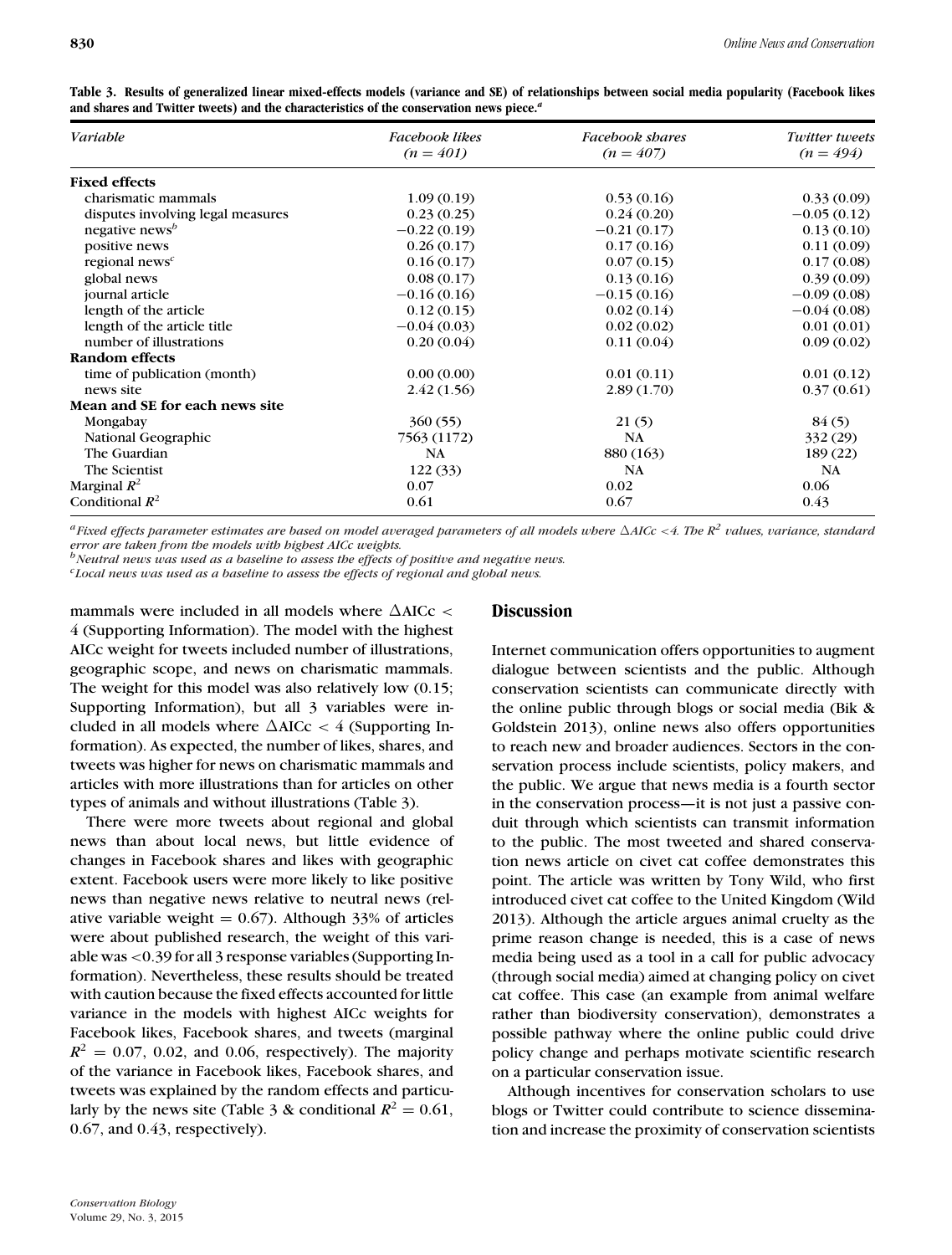and the online public, such outlets may attract few readers or only be preaching to the choir (Nadkarni 2004). Linking online news articles about research articles to online platforms where readers can interact directly with authors through Twitter messages or by commenting on blogs could encourage greater interaction between scientists and the public than online news articles alone (Gerhards & Schäfer 2010). One possible way to increase Twitter usage by scholars is by using tweets to submit questions during conservation conferences. This method was successfully used at plenaries during the 2013 INTECOL (International Congress of Ecology) conference in London (Parsons et al. 2014) and encourages scholars to sign up for Twitter. Questions were necessarily succinct (under 140 characters), and younger attendees were less reluctant to ask questions.

Our exploratory analysis suggests strategies for conservation scientists to communicate their findings through news media. Previous research suggests press coverage of climate change is increasing (Verissimo et al. 2014), and we found that articles about climate change were more likely to be featured in news articles. Overall, however, our results suggest the journal in which an article is published has a greater impact than article content on whether a research article is featured in online news articles, as assessed by simple dichotomous variables. We found research articles in *Science* and *Nature* were most likely to be featured by online news sites, followed by articles in *PLOS ONE*. This may be because high impact journals with general readership are more likely to employ press officers and produce information subsidies such as press releases or because journalists are more likely to search these journals for newsworthy articles. However, we focused on broad-scale patterns of conservation science in news media and thus cannot account for personal relationships. The work of particular scientists could be frequently featured in news media if they are already relatively well known or have a long-standing relationship with one or more journalists. This reinforces the key role of news sources in providing journalists with items to report (Berkowitz 1992). Conservation journals and scientists could proactively increase coverage of their research by providing press releases or developing working relationships with journalists (Novacek 2008). Press releases may be particularly effective for increasing online news reporting on conservation because text modification by journalists may be minimal (Murcott & Williams 2013), thus the key message of research as framed by the researcher is present. The generation of online content is not, however, sufficient to engage online publics, as demonstrated by the variation in number of tweets and Facebook likes and shares of online news articles we found. Furthermore, noncritical and scientist-sourced news content may erode trust between online news sites and their audiences, violating audience expectations for investigative and critical news reporting (Murcott & Williams 2013).

Including specialist news sites such as Mongabay may have biased our results, but the inclusion of news site as a random effect was intended to capture the differences between news sites in aspects such as target audience and readership size. We found that although research published in high-profile interdisciplinary journals was more likely to be reported, research in specialist journals was also covered by the news. We also found that articles on charismatic species which included images were more popular on Facebook and Twitter, which could help scientists write more effective press releases to send to journalists or more effectively present conservation science in their own blogs or social media profiles. The greatest percentage of the variance in likes, shares, and tweets was explained by news sites rather than the characteristics of news articles. More news articles covered articles from scholarly journals than the approximately 20% reported by Smith et al. (2010), although this may have been due to differences in sampling method. Although conservation news articles that discuss research articles published in scholarly journals had negative parameter estimates, suggesting they are less likely to be tweeted, liked, or shared, these estimates had large standard errors and relatively low variable importance, so these results are not conclusive.

At the simplest level, illustrations and news about charismatic species increase popularity. In an attempt to address the possible influence of charismatic species on news readers at a global scale, we adopted a subjective definition of the term. There is some confusion over its definition, and it is possible that a different definition of *charismatic species* at a finer geographical scale would have captured different trends of interest among the public. For example, badgers (*Meles meles*) could be considered a charismatic species in the United Kingdom (Cassidy 2012), but we did not consider it charismatic here. Not all conservation research is about such species, but provision of relevant high quality images to accompany text on almost any communication piece featuring conservation may increase popularity in social media. For example, the news article based on scientific research that had the most Facebook shares looked at the role of climate change on marine species, including plankton and ocean plants (Poloczanska et al. 2013). *The Guardian* news article featured a high quality image of phytoplankton blooms in Norway.

Other results of our analyses may be relevant for specific conservation issues, depending on their content. For instance, Facebook likes for a particular story were usually far higher than the number of tweets or shares, Facebook users were less likely to share or like negative news, and Twitter users were more likely to tweet about negative news relative to neutral news. Likewise, popularity on Twitter increased for news with wider geographic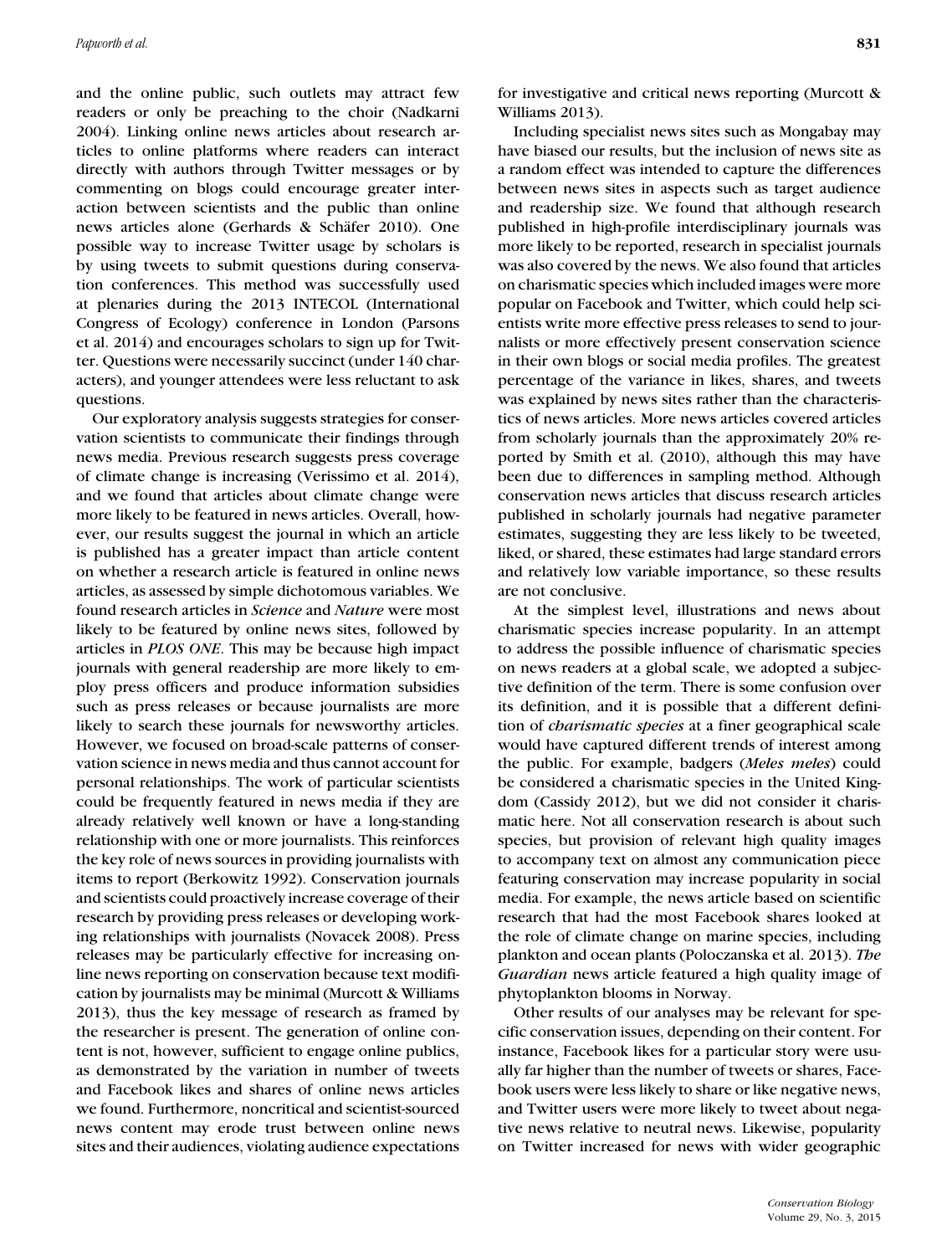scope. Rather than using these insights to change the research they conduct, conservation scientists can use this information to choose appropriate social media channels to communicate with the online public.

This said, the nature of our analysis was exploratory. There are many aspects of the news that cannot be analyzed with simple dichotomous variables and categories of mood. For instance, news super-spreaders (e.g., celebrities advocating behavioral change) could pass news articles to multiple social media contacts, but we did not quantify this. For individual news articles, our methods also could not completely elucidate writing quality or effectiveness at grabbing public attention. Characteristics such as use of resonating language or humor may substantially affect popularity. Our results could be extended by conducting an in-depth analysis of individual articles, investigating the role of these characteristics, and identifying whether the article follows traditional science journalism models of information delivery or new models that emphasize public engagement (Secko et al. 2013). These classifications could then be linked to both the simple measures of popularity we used and more detailed analyses. (See Muter et al. [2013] for an example of news article content analysis on representations of sharks in U.S. and Australian news). Our use of Facebook likes, shares, and Twitter tweets may not perfectly correlate with other possible measures of online popularity, such as number of page views or analysis of comments on individual news articles. Nevertheless, tweets, shares, and likes demonstrate greater engagement with the article content than page views, and spread news content to possible additional readers. Analyses of the text associated with tweets, shares, and likes or comments on news articles could provide information on how readers engage with an article. Nekaris et al. (2013) conducted such an analysis by examining comments on a single Youtube video to determine whether commenters perceived slow loris (*Nycticebus* spp.) as pets or as endangered animals.

The trend in science communication is toward increased public participation and the democratization of the scientific process (Brossard & Lewenstein 2010). These trends are also visible in conservation, with increased emphasis on community support and stakeholder involvement (Reed 2008). We examined one part of the conservation process, and our results demonstrate the potential of online news to enhance public engagement and reduce the gap between scientists, the public, and policy makers (Novacek 2008; Brossard & Scheufele 2013).

# **Acknowledgments**

T.P.L.N., S.K.P., and L.R.C. acknowledge funding from grants R154000527133 and R154000574112 from the Ministry of Education of Singapore. We are also extremely grateful to the anonymous reviewers whose comments helped us to make substantial improvements to the manuscript.

# **Supporting Information**

Models of the number of mass media outlets that feature conservation articles (Appendix S1), models of the number of Facebook likes and shares, Twitter tweets (Appendixes S2, S4, S5), and relative variable importance (Appendix S3) are available online. The authors are solely responsible for the content and functionality of these materials. Queries (other than absence of the material) should be directed to the corresponding author.

#### **Literature Cited**

- Abroms LC, Maibach EW. 2008. The effectiveness of mass communication to change public behavior. Annual Review of Public Health **29:**219–234.
- Anderson A. 2009. Media, politics and climate change: towards a new research agenda. Sociology Compass **3:**166–182.
- Baron N. 2010. Escape from the ivory tower: a guide to making your science matter. Island Press, Washington, D.C.
- Berkowitz D. 1992. Who sets the media agenda? The ability of policymakers to determine news decisions. Public Opinion, the Press, and Public Policy **2:**81–102.
- Bickford D, Posa MRC, Qie L, Campos-Arceiz A, Kudavidanage EP. 2012. Science communication for biodiversity conservation. Biological Conservation **151:**74–76.
- Bik HM, Goldstein MC. 2013. An introduction to social media for scientists. PLOS Biology **11**(4). DOI: 10.1371/journal.pbio.1001535.
- Bowen-Jones E, Entwistle A. 2002. Identifying appropriate flagship species: the importance of culture and local contexts. Oryx **36:**189– 195.
- Brossard D, Lewenstein BV. 2010. A critical appraisal of models of public understanding of science. Pages 11–39 in Kaholr LA, Stout PA, editors. Communicating science: new agendas in communication. Routledge, New York.
- Brossard D, Scheufele DA. 2013. Science, new media, and the public. Science **339:**40–41.
- Brown V, Gutknecht J, Harden L, Harrison C, Hively D, Jogensen C, Levi T, Pflugeisen B, Rovengno P, Wiedemann J. 2010. Understanding and engaging values in policy relevant science. Bulletin of the British Ecological Society **41:**48–56.
- Bubela T, Nisbet MC, Borchelt R, Brunger F, Critchley C, Einsiedel E, Geller G, Gupta A, Hampel J, Hyde-Lay R. 2009. Science communication reconsidered. Nature Biotechnology **27:**514–518.
- Burnham KP, Anderson DR. 2002. Model selection and multimodel inference: a practical information-theoretic approach. Springer, New York.
- Campbell LM, Smith C. 2006. What makes them pay? Values of volunteer tourists working for sea turtle conservation. Environmental Management **38:**84–98.
- Cassidy A. 2012. Vermin, victims and disease: UK framings of badgers in and beyond the bovine TB controversy. Sociologia Ruralis **52:**192– 214.
- Gerhards J, Schäfer MS. 2010. Is the internet a better public sphere? Comparing old and new media in the US and Germany. New Media & Society **12**(1). DOI: 10.1177/1461444809341444.
- Irwin A. 2009. Moving forwards or in circles? Science communication and scientific governance in an age of innovation. Pages 3–17 in Holliman R, Whitelegg E, Scanlon E, Smidt S, Thomas J, editors.